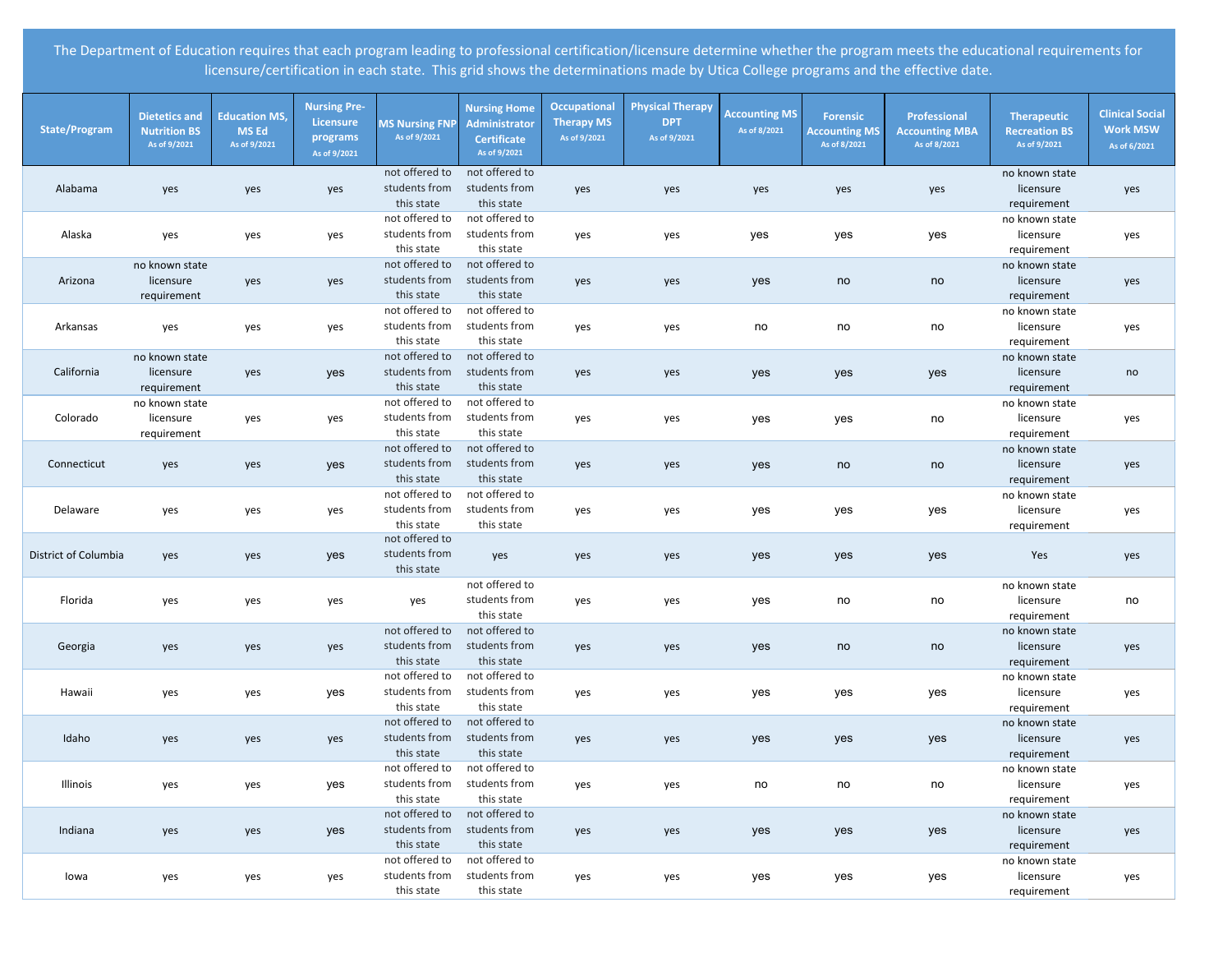| <b>State/Program</b> | <b>Dietetics and</b><br><b>Nutrition BS</b><br>As of 9/2021 | <b>Education MS,</b><br><b>MS Ed</b><br>As of 9/2021 | <b>Nursing Pre-</b><br>Licensure<br>programs<br>As of 9/2021 | <b>MS Nursing FNP</b><br>As of 9/2021         | <b>Nursing Home</b><br><b>Administrator</b><br><b>Certificate</b><br>As of 9/2021 | <b>Occupational</b><br><b>Therapy MS</b><br>As of 9/2021 | <b>Physical Therapy</b><br><b>DPT</b><br>As of 9/2021 | <b>Accounting MS</b><br>As of 8/2021 | <b>Forensic</b><br><b>Accounting MS</b><br>As of 8/2021 | Professional<br><b>Accounting MBA</b><br>As of 8/2021 | <b>Therapeutic</b><br><b>Recreation BS</b><br>As of 9/2021 | <b>Clinical Social</b><br><b>Work MSW</b><br>As of 6/2021 |
|----------------------|-------------------------------------------------------------|------------------------------------------------------|--------------------------------------------------------------|-----------------------------------------------|-----------------------------------------------------------------------------------|----------------------------------------------------------|-------------------------------------------------------|--------------------------------------|---------------------------------------------------------|-------------------------------------------------------|------------------------------------------------------------|-----------------------------------------------------------|
| Kansas               | yes                                                         | yes                                                  | yes                                                          | not offered to<br>students from<br>this state | not offered to<br>students from<br>this state                                     | yes                                                      | yes                                                   | no                                   | no                                                      | no                                                    | no known state<br>licensure<br>requirement                 | yes                                                       |
| Kentucky             | yes                                                         | yes                                                  | yes                                                          | not offered to<br>students from<br>this state | not offered to<br>students from<br>this state                                     | yes                                                      | yes                                                   | no                                   | no                                                      | no                                                    | no known state<br>licensure<br>requirement                 | yes                                                       |
| Louisiana            | yes                                                         | yes                                                  | yes                                                          | not offered to<br>students from<br>this state | not offered to<br>students from<br>this state                                     | yes                                                      | yes                                                   | yes                                  | yes                                                     | yes                                                   | Yes except for<br><b>School Recreational</b><br>Therapists | yes                                                       |
| Maine                | yes                                                         | yes                                                  | yes                                                          | not offered to<br>students from<br>this state | not offered to<br>students from<br>this state                                     | yes                                                      | yes                                                   | yes                                  | yes                                                     | yes                                                   | no known state<br>licensure<br>requirement                 | yes                                                       |
| Maryland             | yes                                                         | yes                                                  | yes                                                          | not offered to<br>students from<br>this state | not offered to<br>students from<br>this state                                     | yes                                                      | yes                                                   | yes                                  | yes                                                     | yes                                                   | no known state<br>licensure<br>requirement                 | yes                                                       |
| Massachusetts        | yes                                                         | yes                                                  | yes                                                          | not offered to<br>students from<br>this state | not offered to<br>students from<br>this state                                     | yes                                                      | yes                                                   | yes                                  | yes                                                     | yes                                                   | no known state<br>licensure<br>requirement                 | yes                                                       |
| Michigan             | no known state<br>licensure<br>requirement                  | yes                                                  | yes                                                          | not offered to<br>students from<br>this state | not offered to<br>students from<br>this state                                     | yes                                                      | yes                                                   | yes                                  | yes                                                     | yes                                                   | no known state<br>licensure<br>requirement                 | yes                                                       |
| Minnesota            | yes                                                         | yes                                                  | yes                                                          | not offered to<br>students from<br>this state | not offered to<br>students from<br>this state                                     | yes                                                      | yes                                                   | yes                                  | yes                                                     | yes                                                   | no known state<br>licensure<br>requirement                 | yes                                                       |
| Mississippi          | yes                                                         | yes                                                  | yes                                                          | not offered to<br>students from<br>this state | not offered to<br>students from<br>this state                                     | yes                                                      | yes                                                   | no                                   | no                                                      | no                                                    | no known state<br>licensure<br>requirement                 | yes                                                       |
| Missouri             | yes                                                         | yes                                                  | yes                                                          | not offered to<br>students from<br>this state | not offered to<br>students from<br>this state                                     | yes                                                      | yes                                                   | yes                                  | yes                                                     | yes                                                   | no known state<br>licensure<br>requirement                 | yes                                                       |
| Montana              | yes                                                         | yes                                                  | yes                                                          | not offered to<br>students from<br>this state | not offered to<br>students from<br>this state                                     | yes                                                      | yes                                                   | yes                                  | yes                                                     | yes                                                   | no known state<br>licensure<br>requirement                 | no                                                        |
| Nebraska             | yes                                                         | yes                                                  | yes                                                          | not offered to<br>students from<br>this state | not offered to<br>students from<br>this state                                     | yes                                                      | yes                                                   | no                                   | no                                                      | no                                                    | no known state<br>licensure<br>requirement                 | yes                                                       |
| Nevada               | yes                                                         | yes                                                  | yes                                                          | not offered to<br>students from<br>this state | not offered to<br>students from<br>this state                                     | yes                                                      | yes                                                   | yes                                  | no                                                      | no                                                    | no known state<br>licensure<br>requirement                 | yes                                                       |
| New Hampshire        | yes                                                         | yes                                                  | yes                                                          | not offered to<br>students from<br>this state | not offered to<br>students from<br>this state                                     | yes                                                      | yes                                                   | yes                                  | yes                                                     | yes                                                   | yes                                                        | yes                                                       |
| New Jersey           | yes                                                         | yes                                                  | yes                                                          | not offered to<br>students from<br>this state | not offered to<br>students from<br>this state                                     | yes                                                      | yes                                                   | yes                                  | yes                                                     | yes                                                   | yes                                                        | yes                                                       |
| New Mexico           | yes                                                         | yes                                                  | yes                                                          | not offered to<br>students from<br>this state | not offered to<br>students from<br>this state                                     | yes                                                      | yes                                                   | yes                                  | yes                                                     | yes                                                   | no known state<br>licensure<br>requirement                 | no                                                        |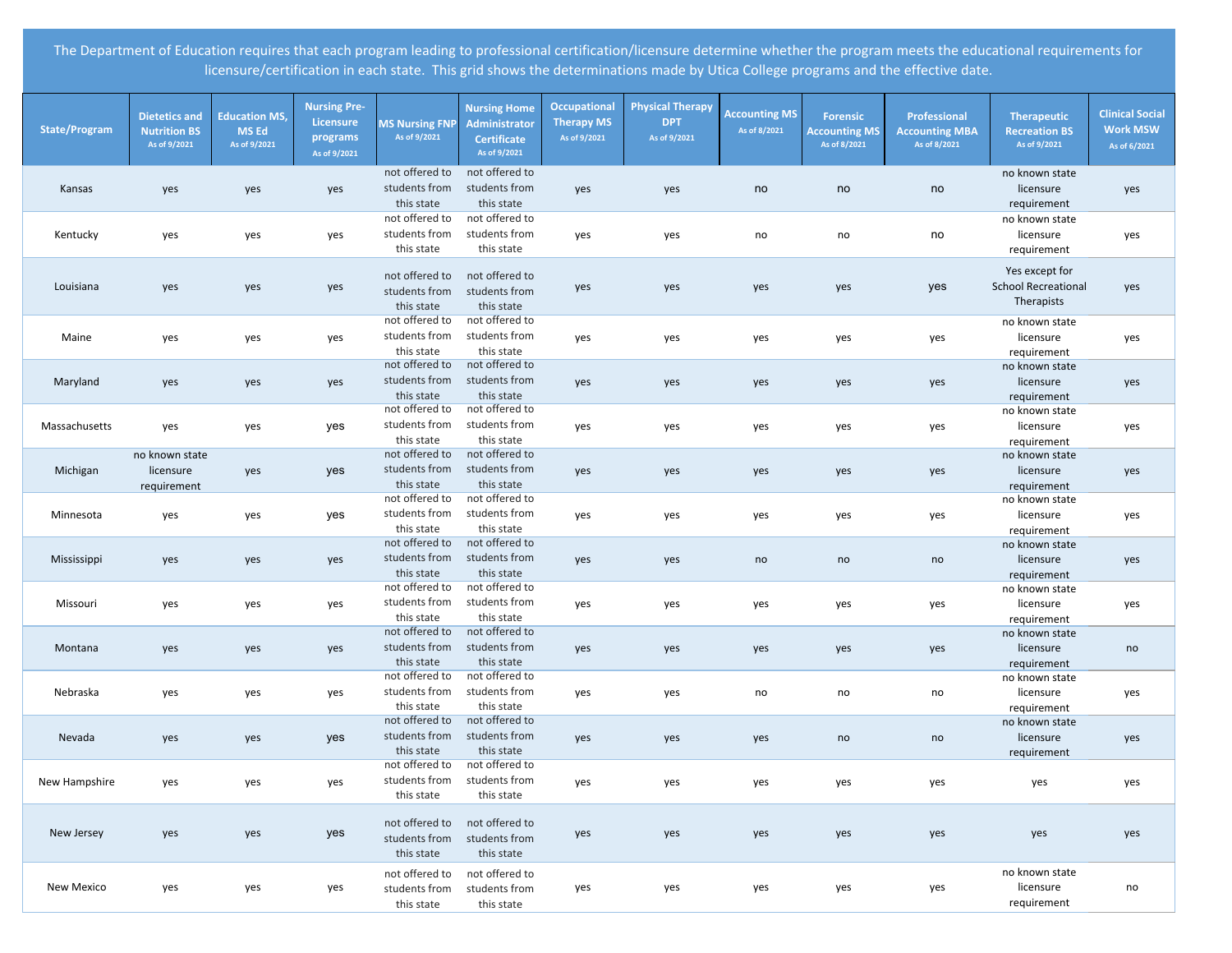| <b>State/Program</b> | <b>Dietetics and</b><br><b>Nutrition BS</b><br>As of 9/2021 | <b>Education MS,</b><br><b>MS Ed</b><br>As of 9/2021 | <b>Nursing Pre-</b><br>Licensure<br>programs<br>As of 9/2021 | <b>MS Nursing FNP</b><br>As of 9/2021         | <b>Nursing Home</b><br>Administrator<br><b>Certificate</b><br>As of 9/2021 | Occupational<br><b>Therapy MS</b><br>As of 9/2021 | <b>Physical Therapy</b><br><b>DPT</b><br>As of 9/2021 | <b>Accounting MS</b><br>As of 8/2021 | <b>Forensic</b><br><b>Accounting MS</b><br>As of 8/2021 | <b>Professional</b><br><b>Accounting MBA</b><br>As of 8/2021 | <b>Therapeutic</b><br><b>Recreation BS</b><br>As of 9/2021 | <b>Clinical Social</b><br><b>Work MSW</b><br>As of 6/2021 |
|----------------------|-------------------------------------------------------------|------------------------------------------------------|--------------------------------------------------------------|-----------------------------------------------|----------------------------------------------------------------------------|---------------------------------------------------|-------------------------------------------------------|--------------------------------------|---------------------------------------------------------|--------------------------------------------------------------|------------------------------------------------------------|-----------------------------------------------------------|
| <b>New York</b>      | yes                                                         | yes                                                  | yes                                                          | yes                                           | yes                                                                        | yes                                               | yes                                                   | yes                                  | yes                                                     | yes                                                          | no known state<br>licensure<br>requirement                 | yes                                                       |
| North Carolina       | yes                                                         | yes                                                  | yes                                                          | not offered to<br>students from<br>this state | not offered to<br>students from<br>this state                              | yes                                               | yes                                                   | yes                                  | yes                                                     | yes                                                          | yes                                                        | yes                                                       |
| North Dakota         | yes                                                         | yes                                                  | yes                                                          | not offered to<br>students from<br>this state | not offered to<br>students from<br>this state                              | yes                                               | yes                                                   | yes                                  | yes                                                     | yes                                                          | no known state<br>licensure<br>requirement                 | yes                                                       |
| Ohio                 | yes                                                         | yes                                                  | yes                                                          | not offered to<br>students from<br>this state | not offered to<br>students from<br>this state                              | yes                                               | yes                                                   | yes                                  | yes                                                     | yes                                                          | no known state<br>licensure<br>requirement                 | yes                                                       |
| Oklahoma             | yes                                                         | yes                                                  | yes                                                          | not offered to<br>students from<br>this state | not offered to<br>students from<br>this state                              | yes                                               | yes                                                   | yes                                  | no                                                      | no                                                           | yes                                                        | yes                                                       |
| Oregon               | yes                                                         | yes                                                  | yes                                                          | not offered to<br>students from<br>this state | not offered to<br>students from<br>this state                              | yes                                               | yes                                                   | yes                                  | yes                                                     | yes                                                          | no known state<br>licensure<br>requirement                 | yes                                                       |
| Pennsylvania         | yes                                                         | yes                                                  | yes                                                          | not offered to<br>students from<br>this state | not offered to<br>students from<br>this state                              | yes                                               | yes                                                   | yes                                  | yes                                                     | yes                                                          | no known state<br>licensure<br>requirement                 | yes                                                       |
| Rhode Island         | yes                                                         | yes                                                  | yes                                                          | not offered to<br>students from<br>this state | not offered to<br>students from<br>this state                              | yes                                               | yes                                                   | no                                   | no                                                      | no                                                           | no known state<br>licensure<br>requirement                 | yes                                                       |
| South Carolina       | yes                                                         | yes                                                  | yes                                                          | not offered to<br>students from<br>this state | not offered to<br>students from<br>this state                              | yes                                               | yes                                                   | yes                                  | yes                                                     | yes                                                          | no known state<br>licensure<br>requirement                 | yes                                                       |
| South Dakota         | yes                                                         | yes                                                  | yes                                                          | not offered to<br>students from<br>this state | not offered to<br>students from<br>this state                              | yes                                               | yes                                                   | yes                                  | yes                                                     | yes                                                          | no known state<br>licensure<br>requirement                 | yes                                                       |
| Tennessee            | yes                                                         | yes                                                  | yes                                                          | not offered to<br>students from<br>this state | not offered to<br>students from<br>this state                              | yes                                               | yes                                                   | yes                                  | yes                                                     | yes                                                          | no known state<br>licensure<br>requirement                 | yes                                                       |
| Texas                | yes                                                         | yes                                                  | yes                                                          | not offered to<br>students from<br>this state | not offered to<br>students from<br>this state                              | yes                                               | yes                                                   | no                                   | no                                                      | no                                                           | no known state<br>licensure<br>requirement                 | yes                                                       |
| Utah                 | yes                                                         | yes                                                  | yes                                                          | not offered to<br>students from<br>this state | not offered to<br>students from<br>this state                              | yes                                               | yes                                                   | no                                   | no                                                      | no                                                           | yes                                                        | yes                                                       |
| Vermont              | yes                                                         | yes                                                  | yes                                                          | not offered to<br>students from<br>this state | not offered to<br>students from<br>this state                              | yes                                               | yes                                                   | yes                                  | yes                                                     | yes                                                          | no known state<br>licensure<br>requirement                 | yes                                                       |
| Virginia             | no known state<br>licensure<br>requirement                  | yes                                                  | yes                                                          | not offered to<br>students from<br>this state | not offered to<br>students from<br>this state                              | yes                                               | yes                                                   | yes                                  | yes                                                     | yes                                                          | no known state<br>licensure<br>requirement                 | yes                                                       |
| Washington           | yes                                                         | yes                                                  | yes                                                          | not offered to<br>students from<br>this state | not offered to<br>students from<br>this state                              | yes                                               | yes                                                   | yes                                  | yes                                                     | yes                                                          | no known state<br>licensure<br>requirement                 | no                                                        |